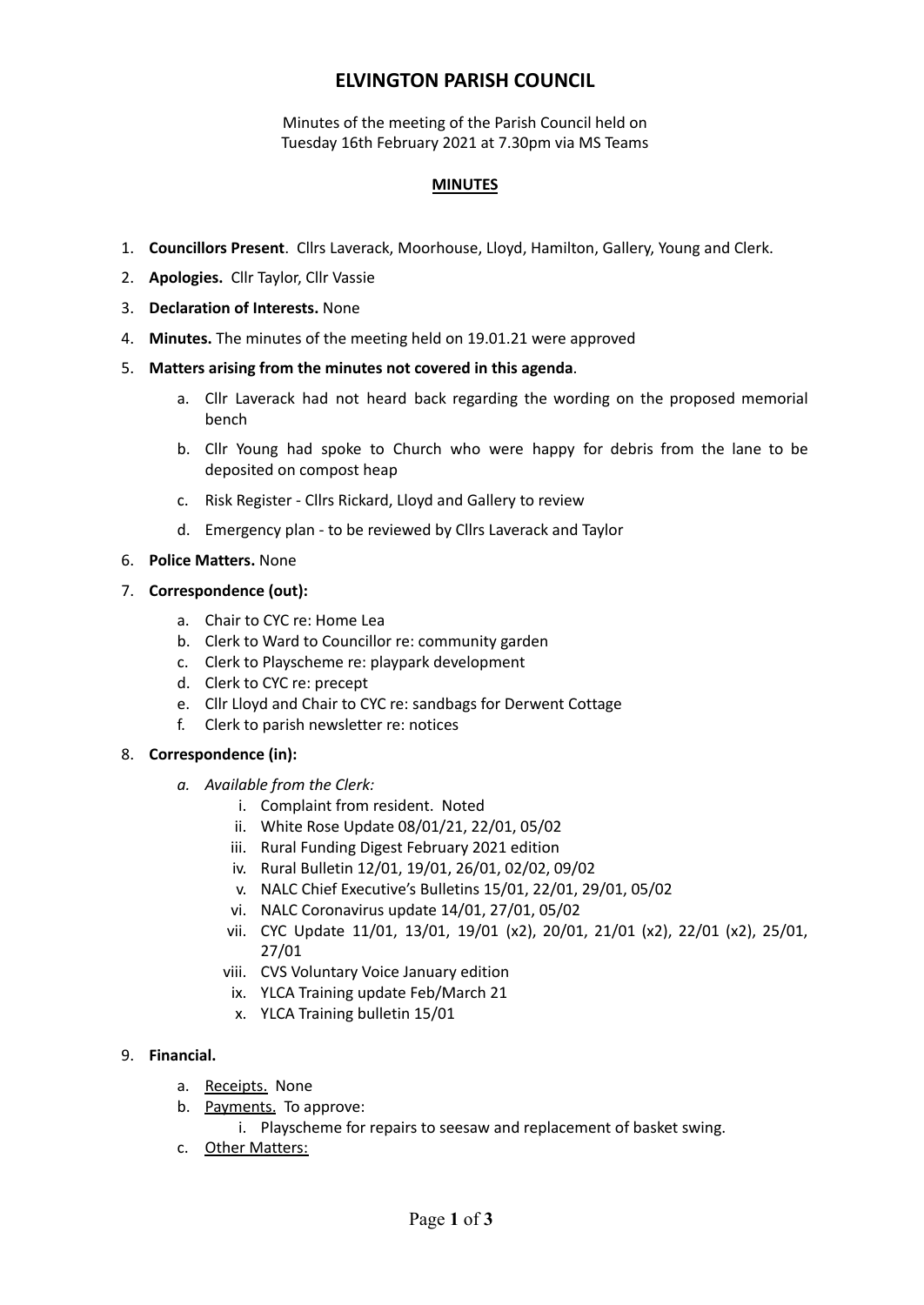i. The operating statement was approved and Cllr Moorhouse confirmed he had checked the bank statement.

# 10. **Planning Applications.**

- a. New Applications:
	- i. 21/00274/TCA. The Bridge House Main Street Elvington York YO41 4AA. Fell Ash tree in a Conservation Area. A**lready approved by CYC Arborist as dangerous.**
	- ii. 21/00275/TCA. Eversfield Main Street Elvington York YO41 4AA. Fell 1no. Pine; reduce 1no. Ash and 1no. Silver birch by 25% - tree works in a Conservation Area. **No objections.**
	- **iii.** 21/00315/FUL. Grange House Main Street Elvington York YO41 4AG Received after agenda so not subject to formal consultation at this meeting, but due to the consultation deadline agreed to circulate plans and delegate response to Clerk. **ACTION:CC to circulate plans**

# b. Approvals:

- i. 20/02252/FUL. 11 Beck Close Elvington York YO41 4BG. First floor side extension and conversion of garage to habitable space.
- c. Refusals:
- d. Applications Withdrawn:

## 11. **Highways, paths and verges**.

- a. Wheldrake Lane junction mirror and speed limit. Agreed mirror had potential to cause more danger than it prevents as well as no appropriate siting. Agreed to officially request a safety assessment of the junction of Wheldrake Lane and Elvington Lane for both vehicles and pedestrians. **ACTION; CC**
- b. Wildflower planting of verges. Cllr Vassie has put us in touch with Craig Rolston from Natural England who had a grant to plant verges around York. Had confirmation that the verge from the doctors to the school would be included in this project and looking for volunteers. Cllr Laverack in communication about setting this in motion as a matter of urgency due to time of year so it can be sown in the next few weeks. **ACTION: JL**
- c. Beckside crossing: Cllrs Laverack and Vassie have both contacted CYC to put this into effect and had no response as yet.
- d. Church Lane flooding: Long term pump has been placed there and road currently clear.
- e. Community garden: Noted that Cllr Vassie had recommended that we contact Dave Meigh to pursue this option for the end of Dauby Lane. **ACTION: CC**
- f. Noted tree down in churchyard and posing a few significant complexities to remove, but being dealt with by Church Council and householder.

#### 12. **Recruitment of new Clerk.**

**a.** A number of applications had been received. The Parish Council had delegated to Cllrs Laverack and Taylor to take forward interviews and make a decision. **ACTION: JL, AT**

# 13. **Legacy project.**

a. Significant interest generated by the article in The Press. Reached out to CEO of York Museums and University of York to look for support with archiving and managing the information and available online. Also noted that we should contact the York Civic